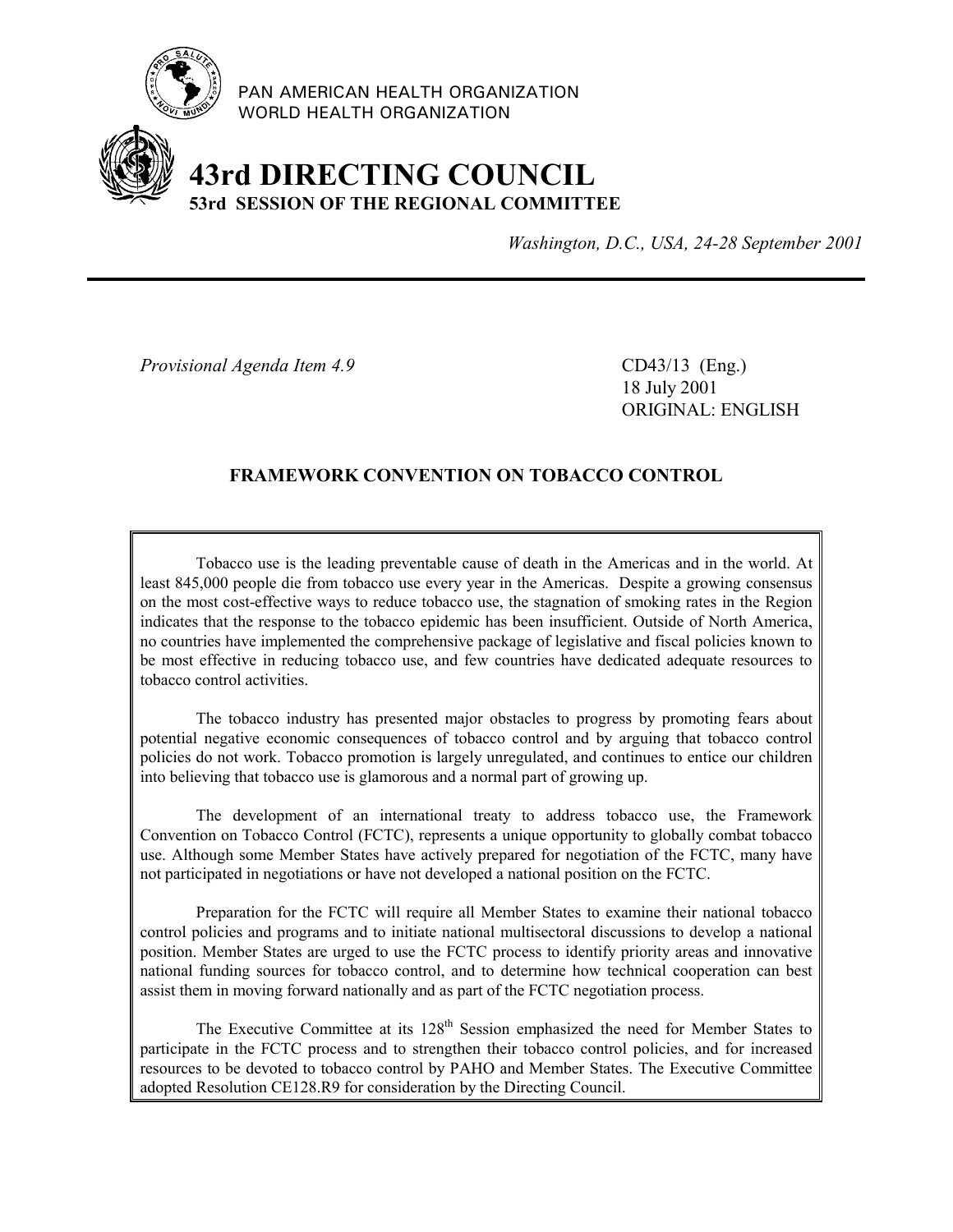# **CONTENTS**

| $\mathbf{1}$ .   |                                                                        |    |  |  |  |  |  |  |
|------------------|------------------------------------------------------------------------|----|--|--|--|--|--|--|
| 2.               |                                                                        |    |  |  |  |  |  |  |
|                  |                                                                        |    |  |  |  |  |  |  |
|                  |                                                                        |    |  |  |  |  |  |  |
|                  |                                                                        |    |  |  |  |  |  |  |
|                  |                                                                        |    |  |  |  |  |  |  |
|                  |                                                                        |    |  |  |  |  |  |  |
| 3 <sub>1</sub>   |                                                                        |    |  |  |  |  |  |  |
|                  |                                                                        |    |  |  |  |  |  |  |
|                  |                                                                        |    |  |  |  |  |  |  |
|                  |                                                                        |    |  |  |  |  |  |  |
|                  |                                                                        |    |  |  |  |  |  |  |
|                  |                                                                        |    |  |  |  |  |  |  |
|                  |                                                                        |    |  |  |  |  |  |  |
|                  |                                                                        |    |  |  |  |  |  |  |
| $\overline{4}$ . | Bridging the Gap between Potential and Reality: Proposed Actions 11    |    |  |  |  |  |  |  |
|                  |                                                                        |    |  |  |  |  |  |  |
|                  |                                                                        |    |  |  |  |  |  |  |
| 5.               |                                                                        |    |  |  |  |  |  |  |
| 6.               |                                                                        |    |  |  |  |  |  |  |
|                  | 6.1. Countering Opposition from Tobacco Companies and Their Allies  14 |    |  |  |  |  |  |  |
|                  |                                                                        |    |  |  |  |  |  |  |
|                  |                                                                        |    |  |  |  |  |  |  |
| 7.               |                                                                        | 16 |  |  |  |  |  |  |

Annex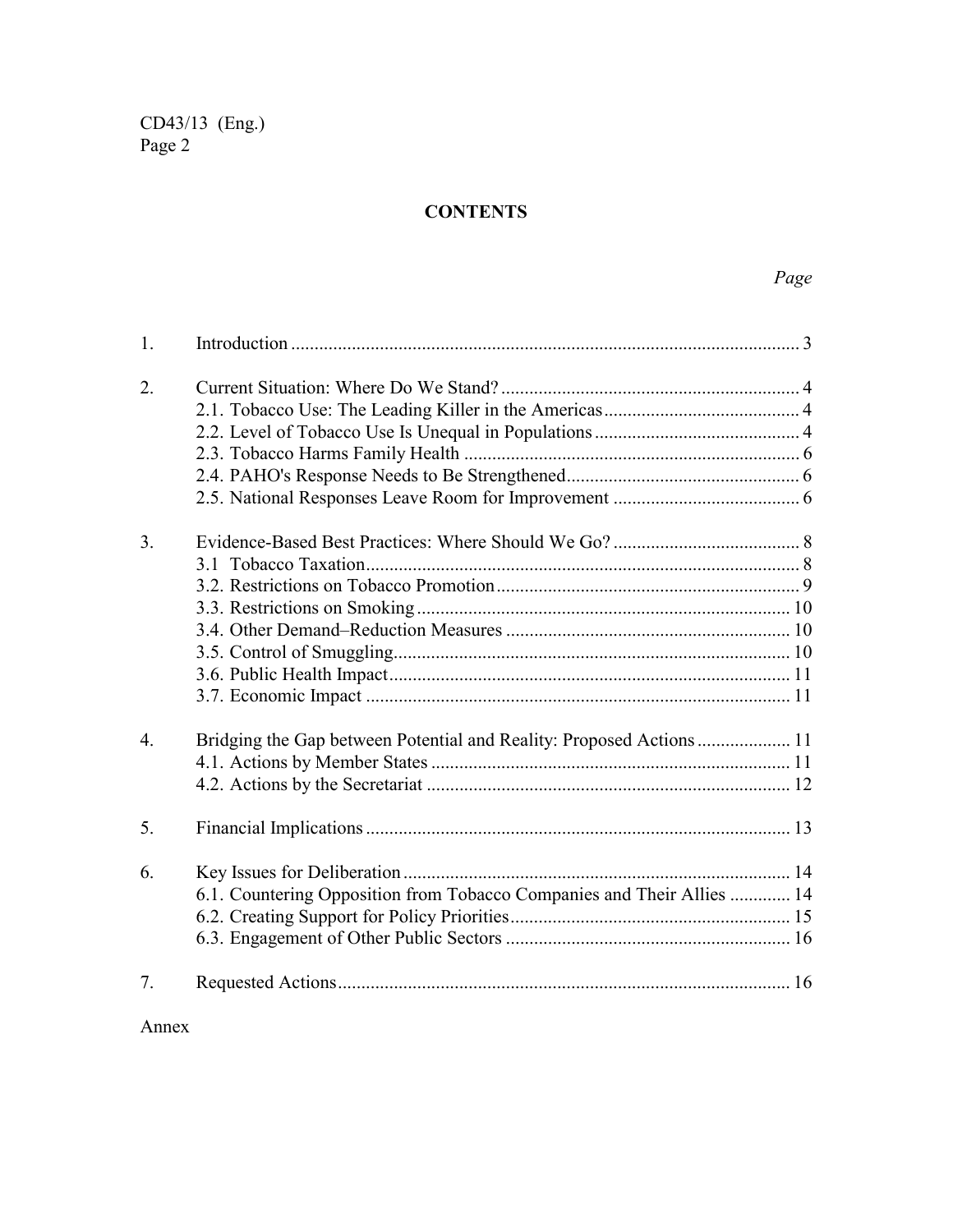## **FRAMEWORK CONVENTION ON TOBACCO CONTROL: A PUBLIC HEALTH OPPORTUNITY FOR THE AMERICAS**

#### **1. Introduction**

The tobacco epidemic is a unique public health dilemma. The nature and scope of the epidemic is well known and is unparalleled in modern times. Tobacco products are addictive for most users, and most addiction begins in adolescence. Conversely, the mechanisms to reduce tobacco use are well known and are highly cost-effective relative to other preventive health measures and the devastating health and economic costs of tobacco use.

Despite this compelling situation, steps to slow or reverse the epidemic have been insufficient. As our knowledge of the health and economic harm caused by tobacco use and of the most cost-effective responses has increased, action based on this knowledge has lagged behind.

This paradox can be explained by a number of factors. First, the most serious health effects of tobacco use usually do not become apparent until after several years, even though their development may begin relatively early. Second, tobacco-related diseases are not communicable and therefore are not perceived as fast spreading, even though aggressive promotion of tobacco products certainly defines tobacco addiction as socially communicable. Finally, the vector of the disease is a highly profitable, politically influential industry. The vector actively opposes effective measures to reduce its strength and defies traditional public health approaches. The tobacco epidemic will not be stemmed by physicians, teachers, or researchers, but by politicians and opinion leaders.

This context requires Member States to implement innovative public health approaches and effect sustained political will in order to significantly reduce tobaccocaused diseases.

The development of an international treaty to address tobacco use, the Framework Convention on Tobacco Control (FCTC), represents a unique opportunity to globally mobilize new public health tools to combat tobacco use. It will encourage PAHO and WHO Member States to examine and prioritize their national responses to the tobacco epidemic and to share experiences with other Member States to identify coordinated mechanisms to support national action.

A commitment to action is necessary to ensure that children grow up in an environment free of inducements to smoke, that adults who want to quit smoking are given the support to do so, and that nonsmokers are protected from the harmful effects of involuntary exposure to tobacco smoke.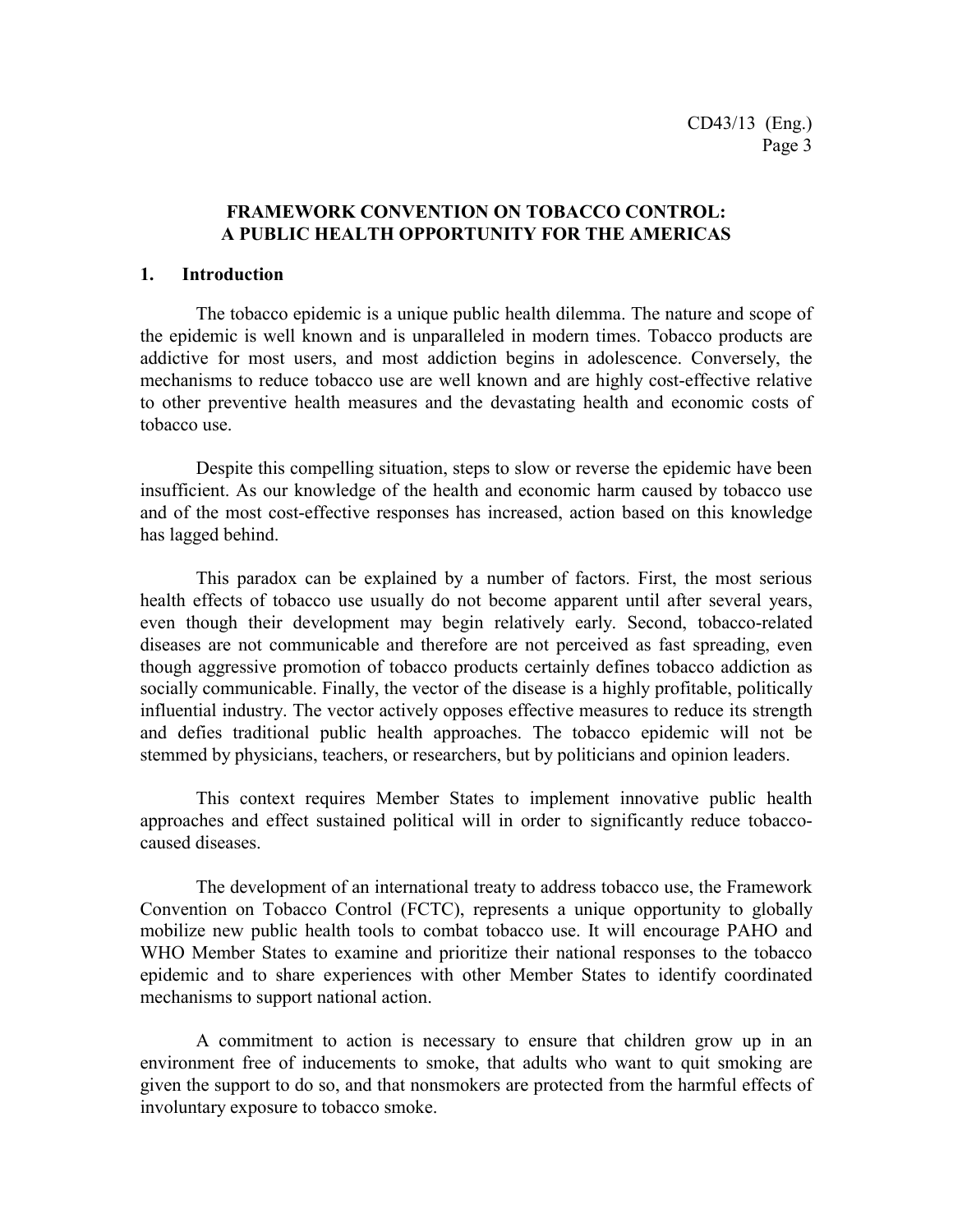#### **2. Current Situation: Where Do We Stand?**

#### **2.1** *Tobacco Use: The Leading Killer in the Americas*

Tobacco use is the leading preventable factor causing death in the Americas and the world. At least 845,000 people die from tobacco use every year in the Americas. Tobacco use causes one-third of all deaths from heart disease and cancer in the Region. Tobacco addiction usually begins in adolescence: in most countries in the Region, more than 70% of all smokers started smoking before the age of 18. Half of all long-term smokers will die from smoking, and half of these deaths will occur in middle age.

Smoking rates vary widely in the Region, with the lowest prevalence occurring in countries of Central America and in some Caribbean countries and the highest in the Southern Cone countries, particularly Argentina and Chile. Smoking prevalence in most countries has remained reasonably stable over the past decade, with only Canada and the United States experiencing sustained declines (Figure 1). However, regional per capita consumption as measured by legal tobacco sales has declined. It is difficult to know whether this represents a true decline in all consumption or merely a distribution shift to take advantage of smuggling. For example, a recent report from Peru indicates a quadrupling of tobacco smuggled in the past four years, which may explain why Peru's official per capita consumption has remained low.

#### **2.2** *Level of Tobacco Use Is Unequal in Populations*

Although women in most countries in the Americas have lower smoking prevalence than men, there are indications that women's tobacco use may be increasing. In addition, because of high male prevalence rates, women are exposed to tobacco smoke in the home and workplace. In 1998 in Mexico, 61% of nonsmoking women indicated exposure to second-hand smoke while only 39% of nonsmoking men did.

Regional data from developing countries regarding tobacco use among different socioeconomic groups is mixed. In Peru and Bolivia, smoking is still more prevalent among higher socioeconomic groups than lower ones, while in Chile and Colombia this pattern is reversed. This may reflect a trend experienced in developed countries, where smoking rates were initially highest among higher socioeconomic levels. As those with higher education and income responded to public health information, their prevalence rates declined while lower socioeconomic groups began to smoke in greater numbers. It is important to understand this pattern in order to help prevent it from being repeated in developing countries.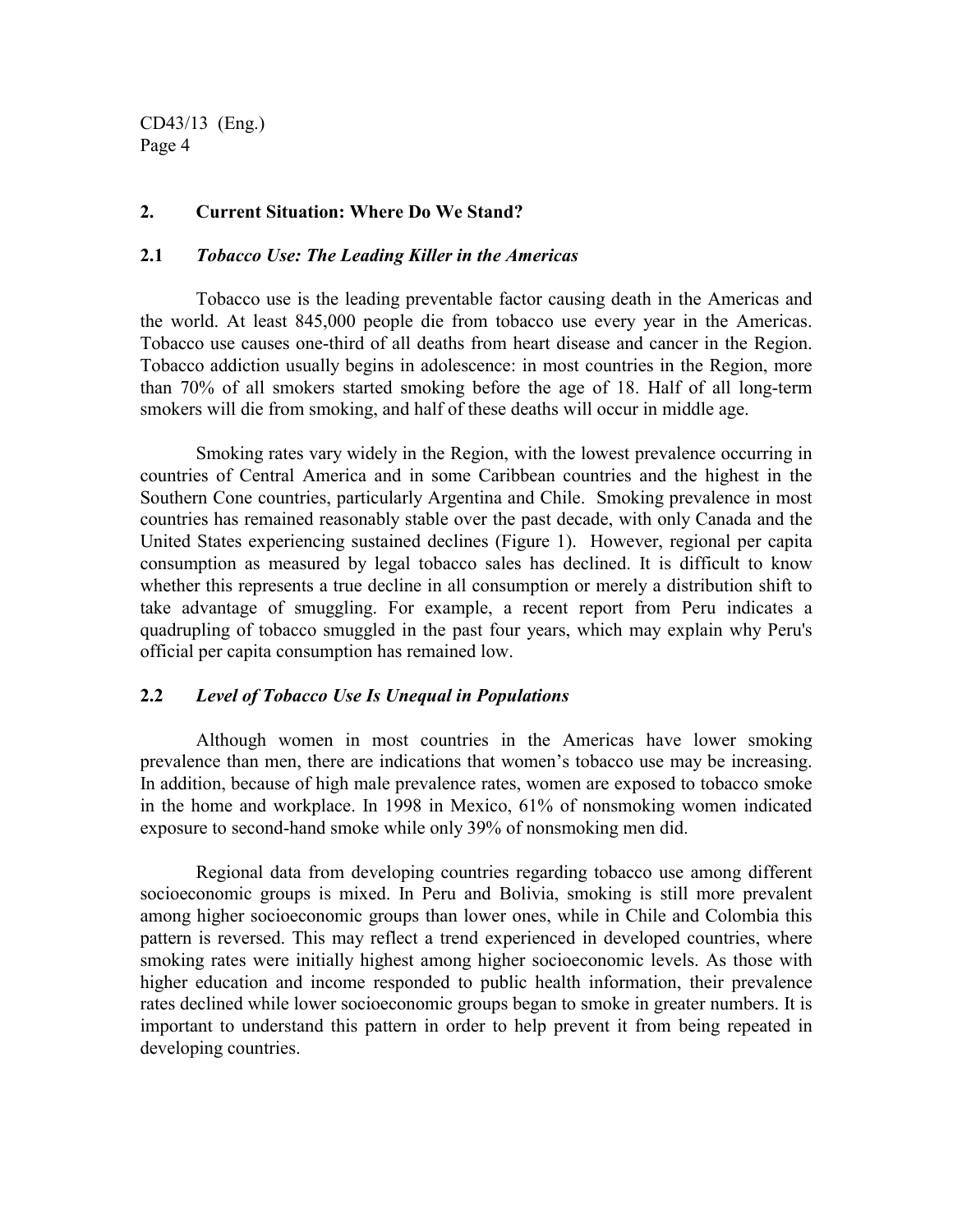|                   | <b>SEX</b>                |      |      |      |      |      | 1990 1991 1992 1993 1994 1995 1996 1997 |      |      | 1998 | 1999 |
|-------------------|---------------------------|------|------|------|------|------|-----------------------------------------|------|------|------|------|
|                   | M                         |      |      |      |      |      |                                         |      |      |      | 46.8 |
| <b>ARGENTINA</b>  | $\mathbf{F}$              |      |      |      |      |      |                                         |      |      |      | 34.0 |
|                   | <b>Total</b>              |      |      |      |      |      |                                         |      |      |      | 40.1 |
|                   | M                         |      |      | 38.2 |      |      |                                         | 45.6 |      | 42.7 |      |
| <b>BOLIVIA</b>    | $\mathbf{F}$              |      |      | 14.3 |      |      |                                         | 21.0 |      | 18.1 |      |
|                   | <b>Total</b>              |      |      | 24.9 |      |      |                                         | 31.1 |      | 29.8 |      |
|                   | M                         |      |      |      |      | 32.9 |                                         | 31.5 |      |      | 27.0 |
| <b>CANADA</b>     | $\mathbf{F}$              |      |      |      |      | 28.3 |                                         | 26.3 |      |      | 23.0 |
|                   | <b>Total</b>              |      |      |      |      | 30.5 |                                         | 28.9 |      |      | 25.0 |
|                   | $\mathbf{M}$              |      |      |      |      | 45.4 |                                         | 45.4 |      | 47.2 |      |
| <b>CHILE</b>      | $\mathbf{F}$              |      |      |      |      | 36.2 |                                         | 36.5 |      | 35.5 |      |
|                   | <b>Total</b>              |      |      |      |      | 40.5 |                                         | 40.4 |      | 40.9 |      |
|                   | M                         |      |      | 29.2 |      |      |                                         | 25.2 |      |      |      |
| <b>COLOMBIA</b>   | $\mathbf{F}$              |      |      | 14.3 |      |      |                                         | 12.1 |      |      |      |
|                   | <b>Total</b>              |      |      | 21.3 |      |      |                                         | 18.6 |      |      |      |
|                   | M                         | 28.6 |      |      |      |      | 28.6                                    |      |      |      |      |
| <b>COSTA RICA</b> | $\mathbf{F}$              | 8.8  |      |      |      |      | 6.6                                     |      |      |      |      |
|                   | <b>Total</b>              | 18.7 |      |      |      |      | 17.6                                    |      |      |      |      |
|                   | M                         |      |      |      |      |      | na                                      |      |      |      |      |
| <b>ECUADOR</b>    | $\mathbf{F}$              |      |      |      |      |      | $\operatorname{na}$                     |      |      |      |      |
|                   | <b>Total</b>              |      |      |      |      |      | 28.3                                    |      |      |      |      |
|                   | $\mathbf{M}$              |      |      |      | 38.3 |      |                                         |      |      | 42.9 |      |
| <b>MEXICO</b>     | $\mathbf{F}$              |      |      |      | 14.2 |      |                                         |      |      | 16.3 |      |
|                   | <b>Total</b>              | 25.8 |      |      | 25.1 |      |                                         |      |      | 27.7 |      |
|                   | M                         |      | 21.7 |      |      |      |                                         |      |      |      |      |
| <b>PANAMA</b>     | $\boldsymbol{\mathrm{F}}$ |      | 7.4  |      |      |      |                                         |      |      |      |      |
|                   | <b>Total</b>              |      | 14.2 |      |      |      |                                         |      |      |      |      |
|                   | M                         |      |      |      |      |      | 44.2                                    |      | 48.3 | 41.5 |      |
| <b>PERU</b>       | $\mathbf{F}$              |      |      |      |      |      | 20.0                                    |      | 20.7 | 15.7 |      |
|                   | <b>Total</b>              |      |      |      |      |      | 31.7                                    |      | 33.1 | 27.8 |      |
| <b>UNITED</b>     | M                         |      | 35.2 | 34.1 | 32.2 | 31.5 | 31.0                                    | 31.1 | 31.2 | 29.7 |      |
| <b>STATES</b>     | $\mathbf F$               |      | 31.1 | 30.0 | 27.3 | 26.0 | 26.8                                    | 26.7 | 28.2 | 25.7 |      |
|                   | <b>Total</b>              |      | 33.0 | 31.9 | 29.6 | 28.6 | 28.8                                    | 28.9 | 29.6 | 27.7 |      |
|                   | M                         |      |      |      |      |      |                                         |      |      |      | 38.0 |
| <b>URUGUAY</b>    | $\mathbf{F}$              |      |      |      |      |      |                                         |      |      |      | 26.0 |
|                   | <b>Total</b>              |      |      |      |      |      |                                         |      |      |      | 32.0 |

# **Figure 1. Tobacco Prevalence by Sex. Region of the Americas (Percent using tobacco in month prior to survey)**

Source**:** OPS, El tabaquismo en América Latina, Estados Unidos y Canadá, 2000 (with updated data added).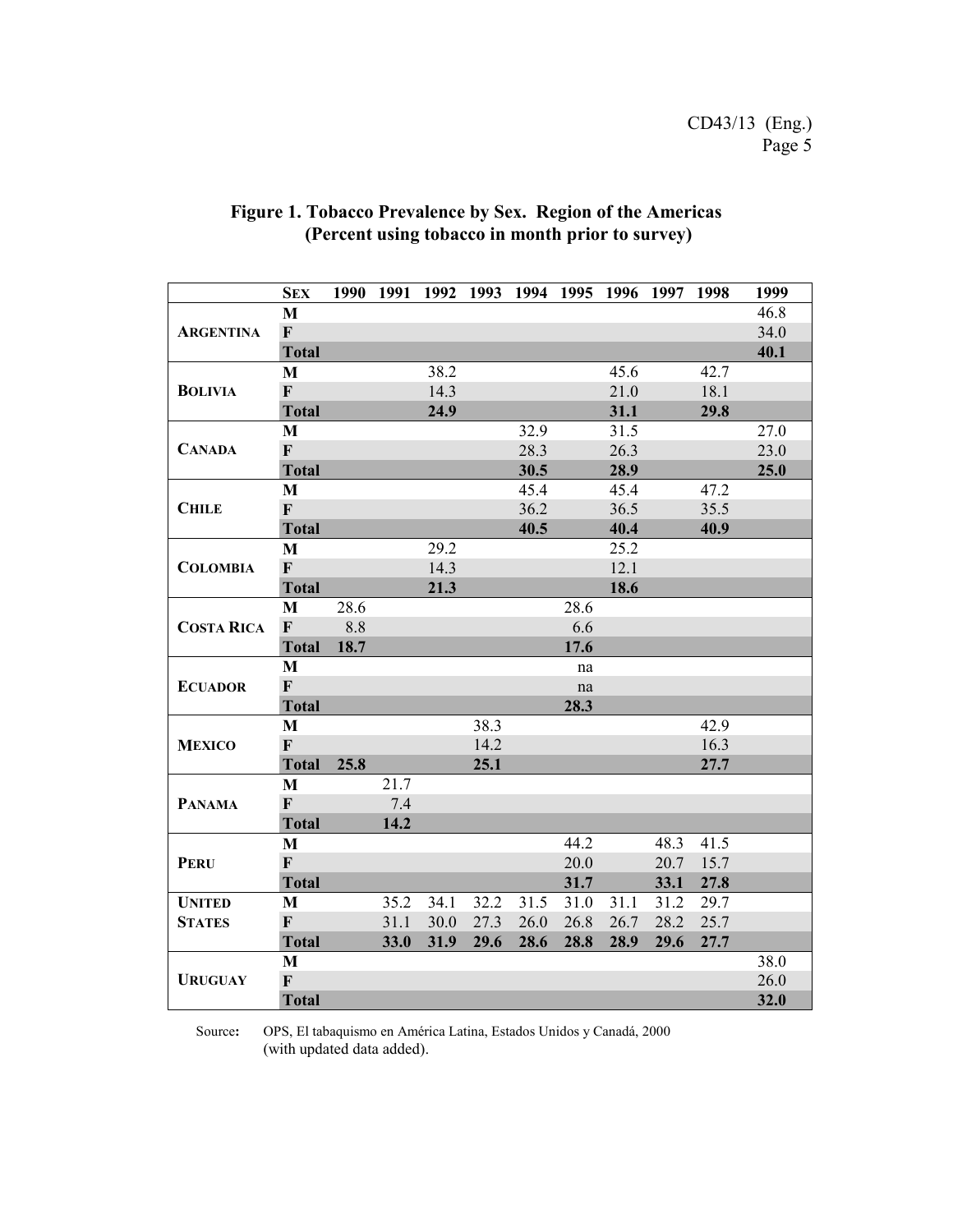#### **2.3** *Tobacco Harms Family Health*

Tobacco use affects children and families in various ways. In low-income families, expenditures on tobacco products take money away from food, shelter, and other necessary items. Exposure of spouses and children to second-hand smoke in the home is of great concern. Seventy per cent of school-aged children in Argentina are exposed to tobacco smoke in the home. The exposure rate is 60% in Chile and Suriname, and nearly 50% in Bolivia, Mexico, and Venezuela. In addition to causing asthma, bronchitis, pneumonia, and ear infections in children, and lung cancer and heart disease in adults, second-hand smoke has an enormous impact on perinatal health. Exposure of the fetus to smoking by or around the mother greatly increases risk of miscarriage, birth complications, low birth weight, and developmental problems. Second-hand smoke is responsible for up to 40% of crib deaths.

#### **2.4** *PAHO's Response Needs to Be Strengthened*

PAHO recognizes the need for strengthened action to support efforts to reduce tobacco use and has increased its ability to support Member States on this issue. The creation of a full-time tobacco post in the Program to supplement the existing substance abuse post, along with increased extrabudgetary funding, has allowed PAHO to support Member States' participation in FCTC meetings, develop new guidelines on surveillance and policy, and provide training in surveillance and policy development. However, as described below, significantly greater resources will be required to adequately support technical cooperation in the months and years ahead.

#### **2.5** *National Responses Leave Room for Improvement*

Although WHO Member States have not yet determined the content of the  $FCTC<sup>1</sup>$ the issues presented in this document are among those that PAHO Member States should consider when examining national responses.

Approximately 25 countries in the Region have attended at least one FCTC meeting, including the first and second sessions of the Intergovernmental Negotiating Body (INB) held in October 2000 and May 2001, respectively. However, far fewer countries have formulated a national position on the FCTC or have invested resources to

 $\mathbf{1}$ <sup>1</sup> A proposed text for the FCTC based on discussions by Member States has been prepared by the Chairman of the FCTC Intergovernmental Negotiating Body and is available at http://tobacco.who.int/wha-1998/Tobacco/INB2/anglaisINB2.htm. This document was the basis for negotiations at the second session of the Intergovernmental Negotiating Body (INB2). A revised draft text incorporating proposals by Member States at INB2 will be available on the WHO web site prior to INB3.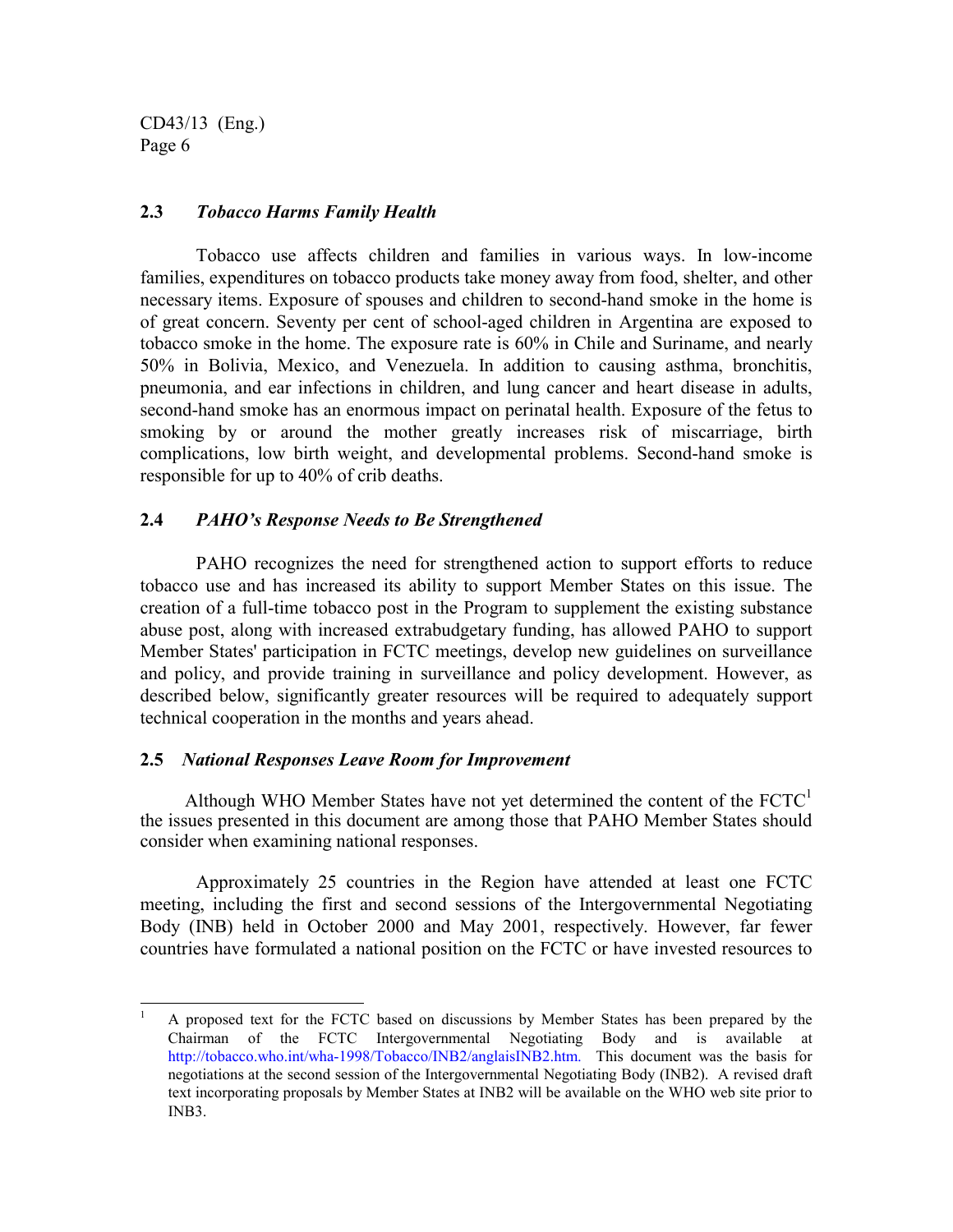participate in the development of the FCTC. The third session of the INB (INB3) will be held on 22-28 November 2001 in Geneva, Switzerland.

The lack of success in reducing smoking prevalence over the past decade demonstrates the need for strengthened tobacco control efforts by Member States. The most effective measures to reduce tobacco use, described in detail below, include tobacco tax increases, bans on tobacco promotion, and bans and restrictions on smoking in public places. While a few countries have strengthened their regulatory controls over tobacco promotion and tobacco use, these changes are likely to have minimal impact because they are not sufficiently comprehensive and contain loopholes that compromise their intent.

Brazil has recently passed comprehensive restrictions on tobacco promotion and has implemented tobacco control training for its municipal public health staff. Both of these actions are likely to have a positive impact; however, their effect has not yet been evaluated. Cuba is the only country in the Region that prohibits all direct and indirect promotion of tobacco products.

A few countries, including Brazil and Chile, have tobacco tax incidence (the portion of retail price comprised of tax) of 70% or more. However, even in these countries tobacco products are still affordable relative to other consumer goods. In Chile a pack of Marlboros is 60% of the price of a Big Mac hamburger; in Colombia, Marlboros are less than half the cost of a Big Mac, and in Venezuela the cost of Marlboros is one third the cost of a Big Mac and half the cost of a kilogram of bread. In other words, cigarettes are cheaper than food.

Only Canada and the United States have made significant progress in more than one major type of intervention among those known to be most effective in reducing tobacco use.

For many years, Canada's tobacco taxes were among the highest in the world, resulting in impressive declines in per capita consumption and in youth smoking. Although a significant decrease in tobacco taxes in the mid-1990s slowed these declines, Canada has achieved a 19% reduction in smoking prevalence since 1994 and a 50% reduction since the early 1960s, a notable public health achievement. Further reductions in youth smoking remain a priority.

Canada has accomplished this success through a strategic combination of legislation including restrictions on smoking in various locations, restrictions on tobacco promotion, requirements for graphic, highly conspicuous rotating health warnings covering 50% of the tobacco package, and tobacco taxation policies designed to decrease demand. These policies have been supported through extensive public education and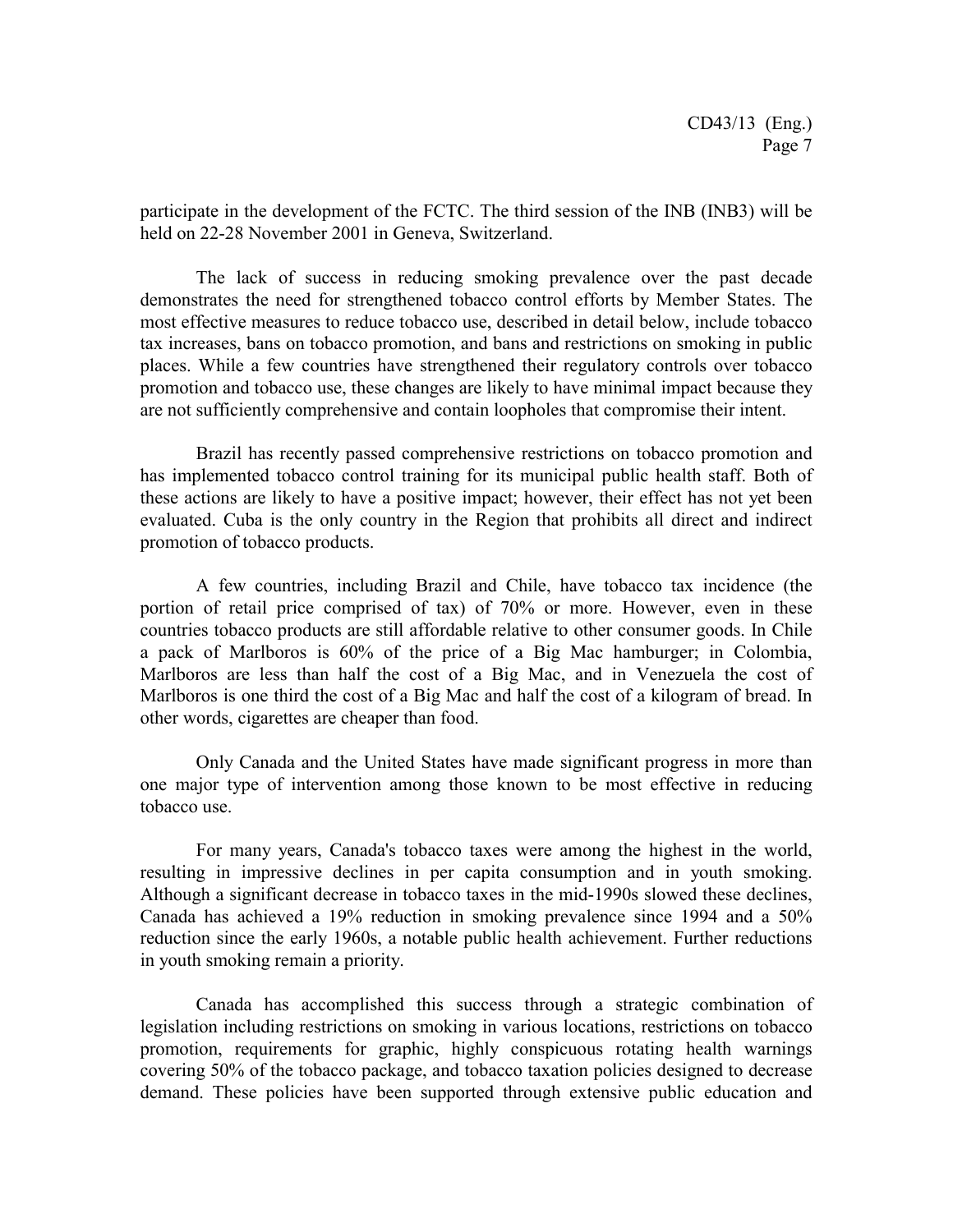information campaigns. Canada's experience demonstrates that demand for tobacco can be successfully reduced without sudden adjustments to tobacco supply, despite claims by the tobacco industry that jobs and the economy will be adversely impacted.

Several states within the United States have implemented comprehensive tobacco control programs that have produced significant declines in tobacco use and tobaccorelated diseases. Two states (California and Massachusetts) reduced smoking by pregnant women so much that the savings in medical costs offset the costs of the entire tobacco control program. Recent published data estimate that California's tobacco control program prevented more than 33,000 deaths from heart disease from 1989 to 1997, and about 4,000 lung cancer cases in the year 2000 alone. These experiences demonstrate not only that the benefits of tobacco control are measurable, but that they may be quickly realized.

#### **3. Evidence-Based Best Practices: Where Should We Go?**

The goals of tobacco control include ensuring that children grow up in an environment free of inducements to smoke, that adults who want to quit smoking are given the support to do so, and that nonsmokers are protected from the harmful effects of involuntary exposure to tobacco smoke. Although these goals are distinct, they are most effectively addressed by the same tobacco control measures.

There is a strong consensus on the most cost-effective measures to reduce tobacco use. Much of the evidence is summarized in the 1999 World Bank report *Curbing the Epidemic: Governments and the Economics of Tobacco Control*. This report concludes that comprehensive policy initiatives, particularly tobacco tax increases, bans on tobacco promotion, and the creation of smoke-free spaces, are the most effective ways to achieve the above goals.

#### **3.1** *Tobacco Taxation*

The single most effective tobacco control measure is tax policy. There is a strong relationship between per capita consumption of tobacco products and real price (for example, see South Africa's experience shown in Figure 2). In developed countries, a 10% increase in the real price of tobacco products will result in a decline in per capita consumption of about 4%. In Latin America and the Caribbean (LAC), consumption would decline by about 8%. In other words, this measure alone would result in an additional 4 million smokers in LAC quitting, and 1 million lives saved. This does not include the impact of deterring potential smokers from smoking or of encouraging smokers to smoke fewer cigarettes.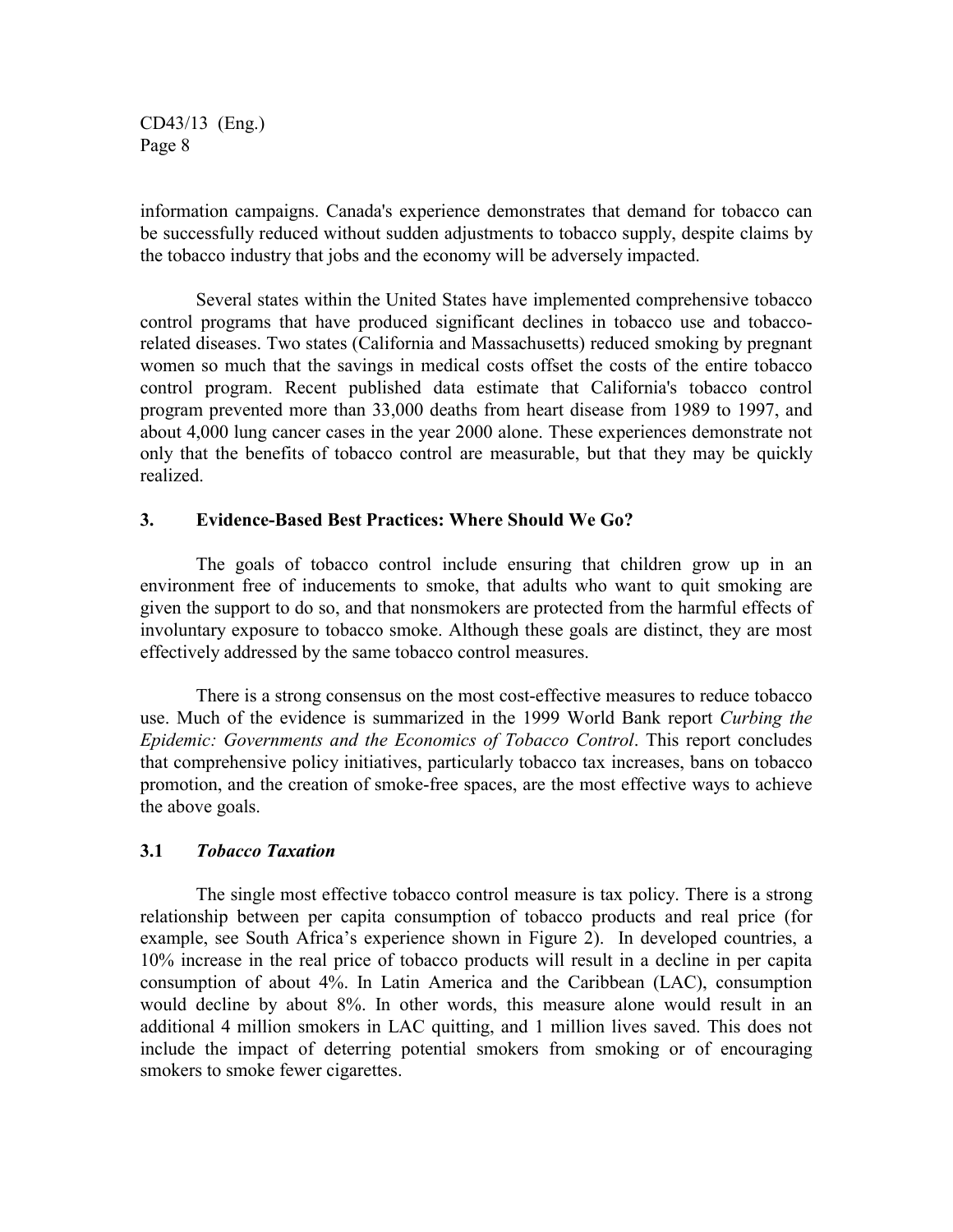

#### **Figure 2. Cigarette Consumption and Real Prices in South Africa, 1970-1989**

Source: World Bank, *Curbing the Epidemic: Governments and the Economics of Tobacco Control*, 1999.

Taxes are even more effective with low-income groups and youth, who have less disposable income and are much more price-sensitive that the general population. The impact of tax policy on tobacco consumption is unparalleled by any other evaluated measure. At a cost of between US\$ 4–\$34 in most countries in the Region per year of life saved, taxes rank among the most cost-effective measures in public health, comparable with childhood immunization and integrated management of the sick child.

Australia, New Zealand, and the United States have found that the impact of tobacco taxes can be strengthened by using tax revenue to replace tobacco sponsorships with health promotion sponsorships or to fund comprehensive tobacco control measures. Those states in the United States that have implemented tobacco tax-funded tobacco control programs have experienced declines in tobacco use far greater than the national average.

#### **3.2** *Restrictions on Tobacco Promotion*

Tobacco promotion, including direct advertising, advertising of tobacco brand names through event sponsorship, other goods and services, and promotional activities such as giveaways, affect tobacco consumption. Promotion also is a significant factor contributing to smoking initiation. Evidence shows that comprehensive restrictions (bans or near-bans) on tobacco promotion decrease tobacco use. In contrast, partial restrictions on promotion have little or no impact on use.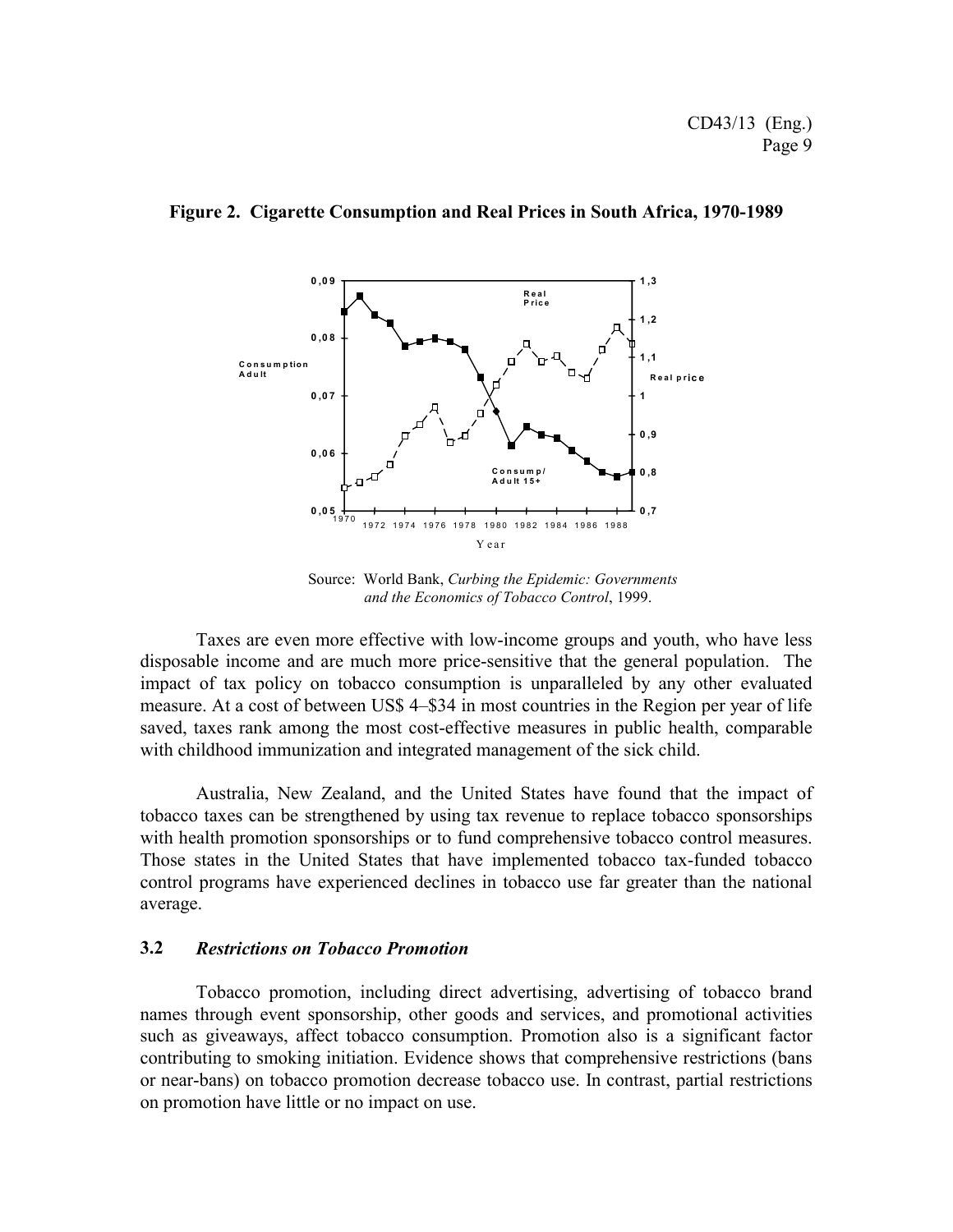#### **3.3** *Restrictions on Smoking*

Restrictions on smoking in public and work places reduce both overall smoking prevalence and consumption by smokers who continue to smoke. In addition, smoking restrictions are the most visible manifestations of a society's changing norms with regard to tobacco use. Young people who grow up around smoke-free spaces are more likely to see tobacco use as uncommon and socially unacceptable. If smoking is prohibited in the social settings most important to many adolescents moving into young adulthood, then smoking loses its status as a perceived "rite of passage" into adulthood. For this reason, smoke-free spaces are a central social marketing tool for tobacco control.

#### **3.4** *Other Demand-Reduction Measures*

Consumer information and public education can raise awareness of the health effects of tobacco use and motivate smokers to quit. Strategies include publicizing the findings of new research, mass media campaigns to inform and to change attitudes, and health messages on tobacco packages. Well-funded, sustained mass media campaigns have been used successfully in the United States to support comprehensive tobacco control programs. Health messages on tobacco packages that are clear, large, and conspicuous have motivated cessation attempts in Australia, Canada, and Poland. However, these strategies work best in combination with community-based efforts and within a strong national policy framework.

Direct support for smokers who want to quit smoking is also effective and requires access to affordable behavioral and pharmaceutical treatments for tobacco addiction. The provision of such services, presently limited in our Region, entails the development of health systems that facilitate affordable access to trained health professionals who provide the necessary therapy; cover pharmaceutical treatments under government and private insurance plans; make available without prescription certain pharmaceutical treatments, and provide support for and sponsorship of nonprofit health organizations to provide community-based counseling services.

#### **3.5** *Control of Smuggling*

The initiatives described above aim to reduce demand for tobacco. The only effective intervention aimed at reducing the supply of tobacco is the control of tobacco smuggling because the availability of cheaper, smuggled tobacco products undermines the impact of tobacco taxes on consumption.

Smuggling often is used as an argument as to why governments should not raise tobacco taxes. However, the strongest predictor of smuggling is not tax differentials, but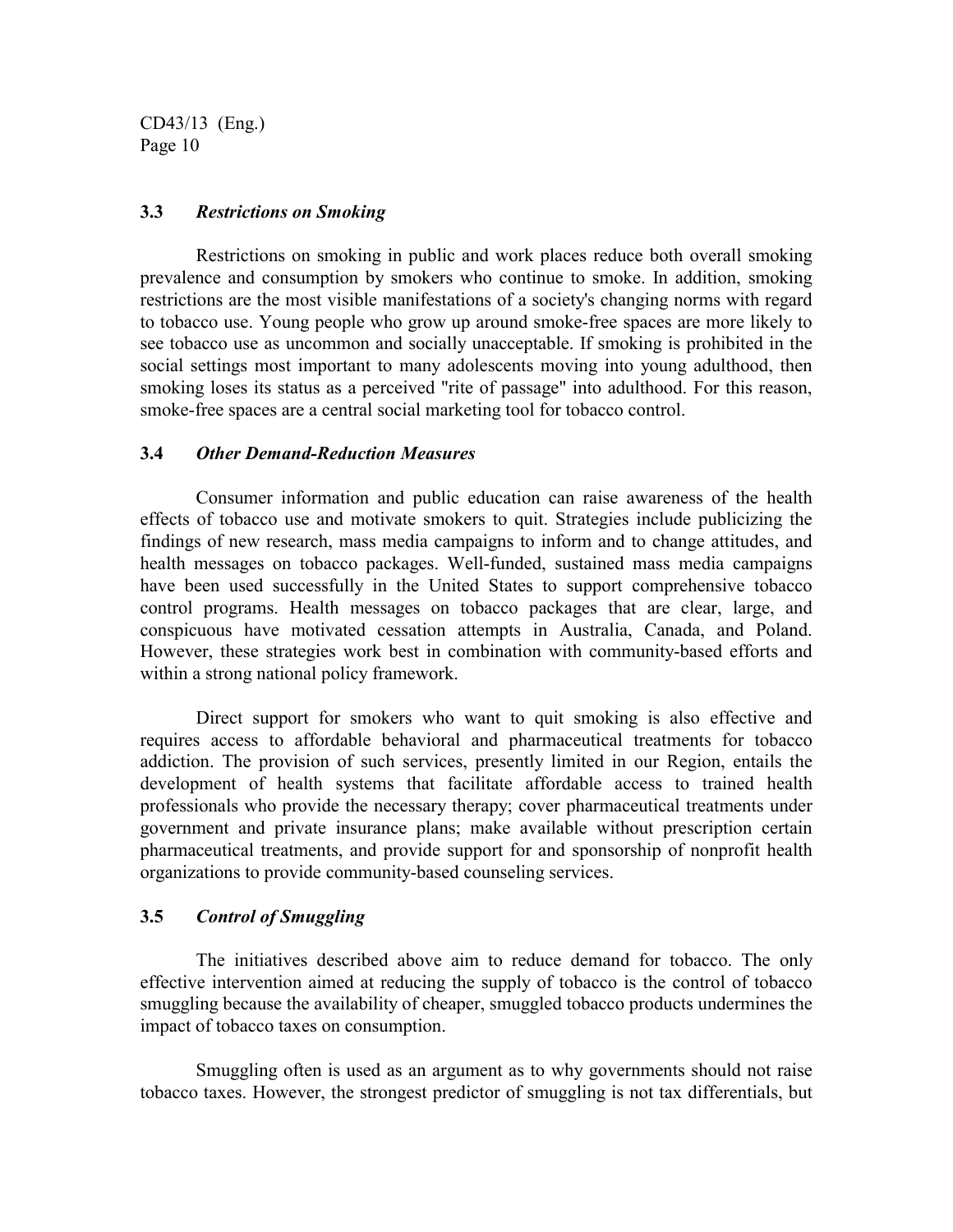the degree of corruption in a given jurisdiction. Effective methods exist to control smuggling, and governments should consider such controls an integral part of an effective tobacco control program. In addition, since cigarette smugglers often use existing smuggling networks, controls will also help countries reduce smuggling of other goods.

#### **3.6** *Public Health Impact*

A package of non-price tobacco control measures, including most of the above initiatives, could be expected to result in declines in prevalence of between 2% and 10% solely as a result of current smokers quitting. This translates into 2–10 million fewer smokers and 500,000–2 million fewer smoking-related deaths in Latin America and the Caribbean. Combined with a price increase of just 10%, these measures could prevent a staggering 1.5 to 3 million deaths just by persuading a greater number of current smokers to quit. In reality, more lives would be saved due to fewer potential smokers starting and current smokers cutting down.

## **3.7** *Economic Impact*

Although the beneficial impact on public health of tobacco control measures should be reason enough to adopt them, many governments have expressed concerns about the impact of reduced tobacco use on the economy. Fortunately, the goals of tobacco control and economic well-being are very compatible.

Numerous studies have shown that the reduction or elimination of tobacco use will have no negative economic impact for the vast majority of countries, and in some cases will be beneficial. When people do not spend money on tobacco, they spend money on other things, most of which impose far fewer costs on society than tobacco.

Brazil, the world's fourth-largest producer of tobacco and its second-largest exporter, has committed to strong action to reduce tobacco use, recognizing that the goals of tobacco control and a healthy economy are compatible.

#### **4. Bridging the Gap between Potential and Reality: Proposed Actions**

#### **4.1** *Actions by Member States*

If Member States are to succeed in protecting children from tobacco marketing, helping smokers quit smoking, and protecting nonsmokers, actions must focus on the most effective measures to reduce tobacco use. In order to set achievable priorities, Member States could commit themselves to implementing at least two significant measures. In particular, health impact would be maximized by increasing taxes on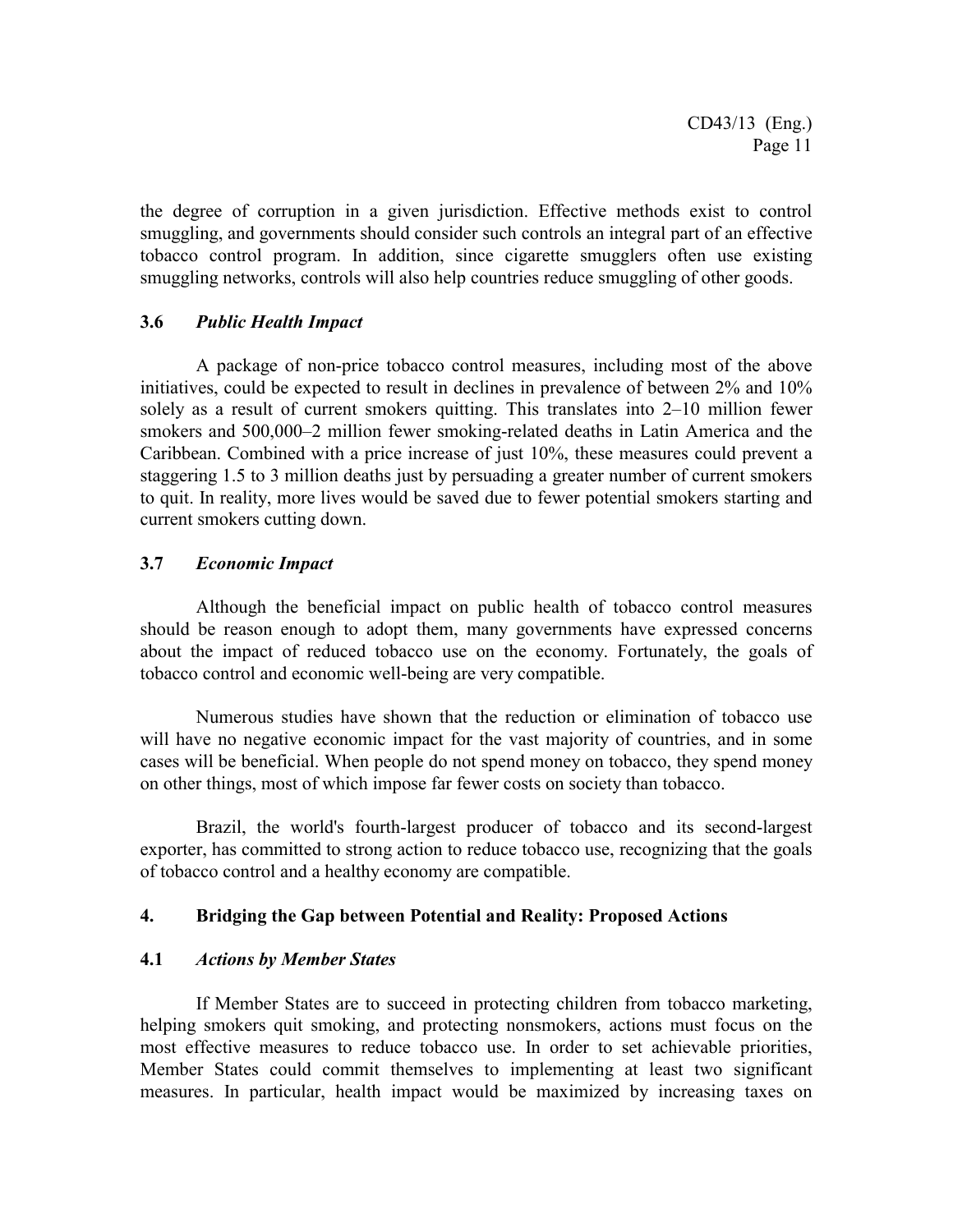tobacco products sufficient to sustain increases in their real price, and by expanding the number of smoke-free spaces, ultimately eliminating smoking from all public places, including work places.

As described above, tobacco taxes are the single most effective means of reducing tobacco use, particularly among youth and low-income groups. In addition, tobacco taxes are highly cost-effective and can help finance other tobacco control measures.

Creating smoke-free spaces is highly justified based on the need to protect all nonsmokers, but in particular children and pregnant women, from exposure to harmful second-hand smoke. Smoke-free spaces can be implemented at all jurisdictional levels and can be implemented rapidly or gradually. They send a powerful educational message, provide an activity around which to build community advocacy, and help build support for other tobacco control measures by establishing smoke-free behavior as the norm.

Member States also would benefit from examining their own situations to determine how to prepare for negotiation and implementation of the FCTC. This examination could include an assessment of tobacco use, its health and economic impact, surveillance systems, programmatic and policy responses, and enforcement of laws. This process will allow Member States to set priorities with regard to strengthening efforts in accordance with potential FCTC commitments. Member States may wish to adopt targets not only for the implementation of various tobacco control measures, but for reductions in tobacco use as well. This can facilitate the development of surveillance systems necessary for measuring progress.

A multisectoral process that involves various government ministries and, potentially, nongovernmental organizations with expertise in tobacco control and surveillance, will facilitate a national consensus. As part of the process, Member States should consider devoting adequate resources for government and nongovernmental national representation at FCTC negotiation meetings.

#### **4.2** *Actions by the Secretariat*

Many of the measures recommended to reduce tobacco use fall outside of traditional public health experience. In addition, attempts to reduce tobacco use will face opposition unique among public health initiatives. For these reasons, the Secretariat recognizes the need for increased and specialized technical cooperation that meets the goals of:

• building capacity to implement cost-effective initiatives (building of evidence, human resources, social participation, and infrastructure for implementation);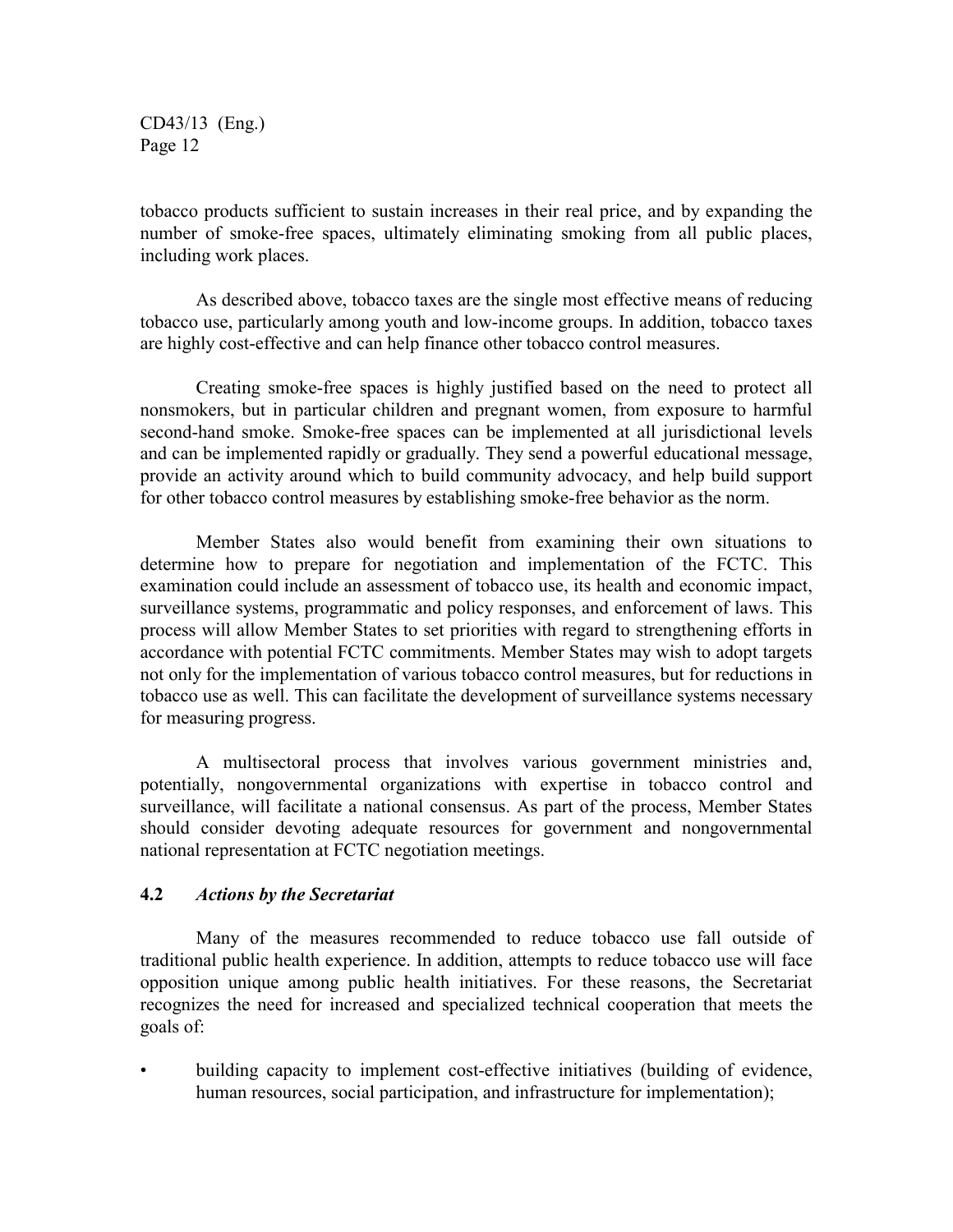- promoting multisectoral processes to support an effective policy framework for action (facilitating cross-agency coordination within the UN system, targeting strategies and information to non-health and nongovernmental sectors as well as traditional stakeholders);
- positioning tobacco control as a key component of the health sector reform process (expanding cross-divisional collaboration in the Secretariat and facilitating similar multi-departmental collaboration within ministries of health).

Technical cooperation activities will focus on working with Member States to prepare the groundwork for policy change and could include support for economic and health research related to the issues raised in this document, training to support the development of policies and surveillance systems, development of legislative guidelines, and convening of regional meetings to discuss the FCTC and related issues.

## **5. Financial Implications**

Although tobacco control policies will save money in the medium and long term, initial investments will be needed to build effective, sustainable programs. By supporting research, surveillance, consultation, and enforcement, these investments can generate a positive environment for tobacco control and change norms regarding tobacco use.

Successful tobacco control programs in the United States cost between \$6 and \$10 per capita annually. While it is unlikely that developing countries would need to spend these sums in order to have an impact, it is nonetheless important for Member States to assess the minimum resources needed in their specific circumstances to have a significant impact on tobacco use.

The Secretariat will also require greatly expanded human and financial resources if it is to meet the increased demand for technical cooperation anticipated with increased action by Member States. Currently, the Secretariat commits approximately \$225,000 biennially in operational allotments to the tobacco control program. Additional over-theceiling resources of approximately \$150,000 have been provided in the past year or so to support FCTC-related activities and other initiatives. Regular budget funding has been supplemented in the recent past by extrabudgetary support from Health Canada, the Centers for Disease Control and Prevention of the United States, and the Government of Spain.

Given the current environment of intense competition for funding for international tobacco control, a concerted effort by the Secretariat and Member States will be required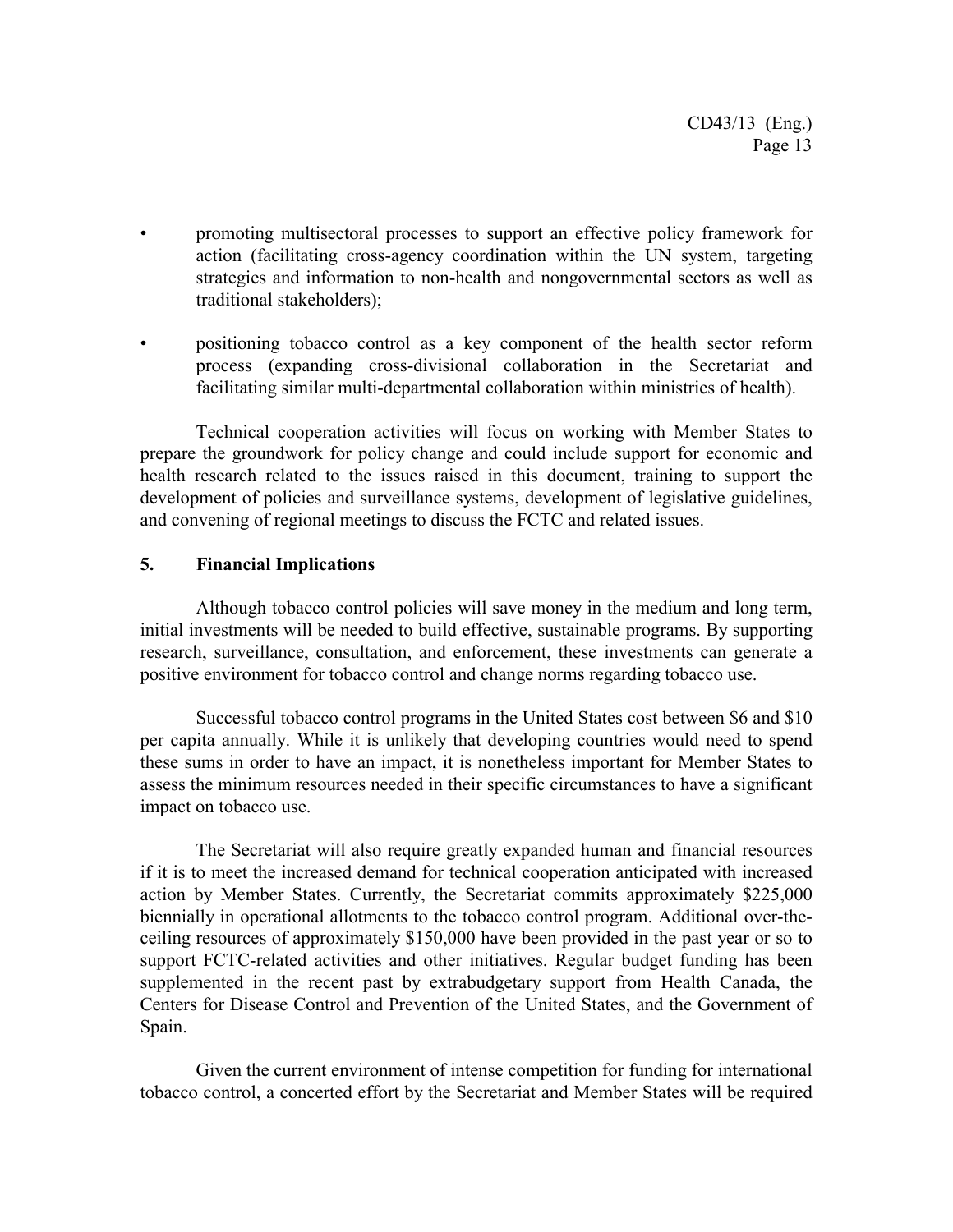to seek extrabudgetary funds to support technical cooperation. In order to adequately support training, research, and other needs in 2001 and beyond, the Secretariat anticipates the need for, at minimum, an additional \$500,000 annually.

## **6. Key Issues for Deliberation**

In August 2000, WHO released a report detailing a comprehensive, sophisticated and secretive strategy by tobacco companies to undermine efforts by WHO and other UN agencies to address tobacco use. $<sup>2</sup>$  The report concludes that the tobacco companies can be</sup> expected to use both overt and covert methods to undermine development of the FCTC, and recommends the implementation of countermeasures to discourage the tobacco industry's efforts.

PAHO conducted a follow-up investigation that found no evidence that the tobacco companies were successful in influencing PAHO's work, but confirmed that a consultant allegedly paid by a tobacco company also served as a member of a PAHO committee. The Secretariat has committed to implementing key recommendations of the WHO report to prevent such conflicts of interest and minimize potential influence in the future.

These investigations highlight the lengths to which tobacco companies are prepared to go to defend their market survival and expansion. An examination by Member States of how to minimize tobacco industry influence on their decision-making processes will help them counter opposition to the FCTC and to domestic tobacco control efforts.

# **6.1** *Countering Opposition from Tobacco Companies and Their Allies*

Member States that attempt to implement effective tobacco control initiatives will face opposition on a variety of fronts from tobacco companies and their allies. However, numerous Member States and other countries around the world have successfully overcome tobacco industry opposition to protect public health. A key factor in success is the ability to respond to the arguments against effective tobacco control measures.

Member States will hear economic arguments against tobacco control. However, most of these will be based on tobacco industry estimates. Member States are encouraged to conduct health-related economic studies independently of the tobacco industry so that they are better able to counter industry arguments.

 $\overline{c}$ <sup>2</sup> *Report of the Committee of Experts on Tobacco Industry Documents and Company Strategies to Undermine Tobacco Control Activities at the World Health Organization*: http://tobacco.who.int.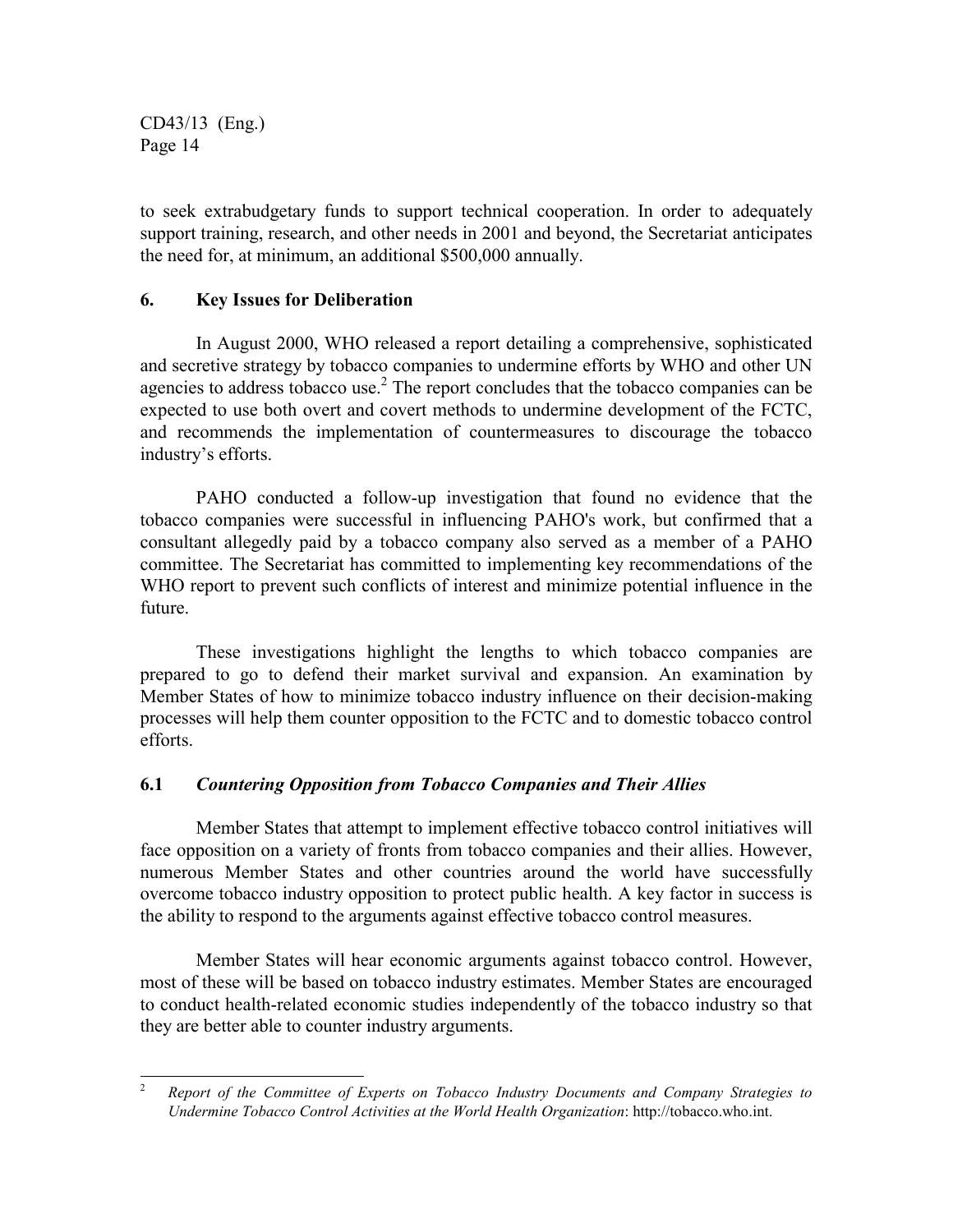The concerns of tobacco farmers about potential damage to their livelihood from reduced tobacco use may be valid in the longer term, if not in the short term. These concerns, distinct from those of tobacco companies, are not incompatible with tobacco control. Member States can address the concerns of tobacco farmers within a public health context. Strategies could include using tobacco tax revenue to compensate farmers for losses or to assist them in developing alternative livelihoods.

Hospitality associations, often created by and usually funded by tobacco companies, have initiated strong opposition on economic grounds to smoking bans in bars and restaurants. However, evaluations of sales receipts before and after smoking bans in these sectors have consistently found that business is not harmed, and often improves, following a smoking ban. Many bar and restaurant owners who opposed smoking bans have since publicly indicated that the ban has not affected sales receipts and that they were misled by tobacco companies.

Member States are urged to mute such criticism by involving community organizations, the public health community and the tourist industry to mobilize public support for smoke-free public places. Member States are also urged to counter economic arguments by: supporting and publicizing local studies documenting exposure levels of workers, children, and pregnant women; conducting public opinion polls documenting support for smoke free environments; and by supporting and evaluating demonstration sites that implement community-wide smoke free environments.

Opposition may rest on arguments that the measures recommended in this document are ineffective, and that the focus should be on educational programs, potentially with financial support by tobacco companies. The evidence for the policy measures described here is strong and clear. Educational programs implemented as part of a comprehensive strategy can support tobacco control efforts, but they are ineffective on their own. Programs funded by tobacco companies have been shown to not be effective at all. Member States are urged to ensure that clear ethical guidelines or other safeguards exist to prevent the undue influence and inappropriate involvement of tobacco companies in educational strategies and other government policies.

#### **6.2** *Creating Support for Policy Priorities*

Member States need to choose among the most effective interventions to determine which are feasible and how to create the environment to support them. Effective interventions will require either a significant investment of resources or strong political action and, ideally, will require both.

For all of the obstacles described above, the process of consultation and implementation is critical. Policies that are well designed, enjoy public support and awareness, and are pragmatically implemented, are much easier to enforce. Member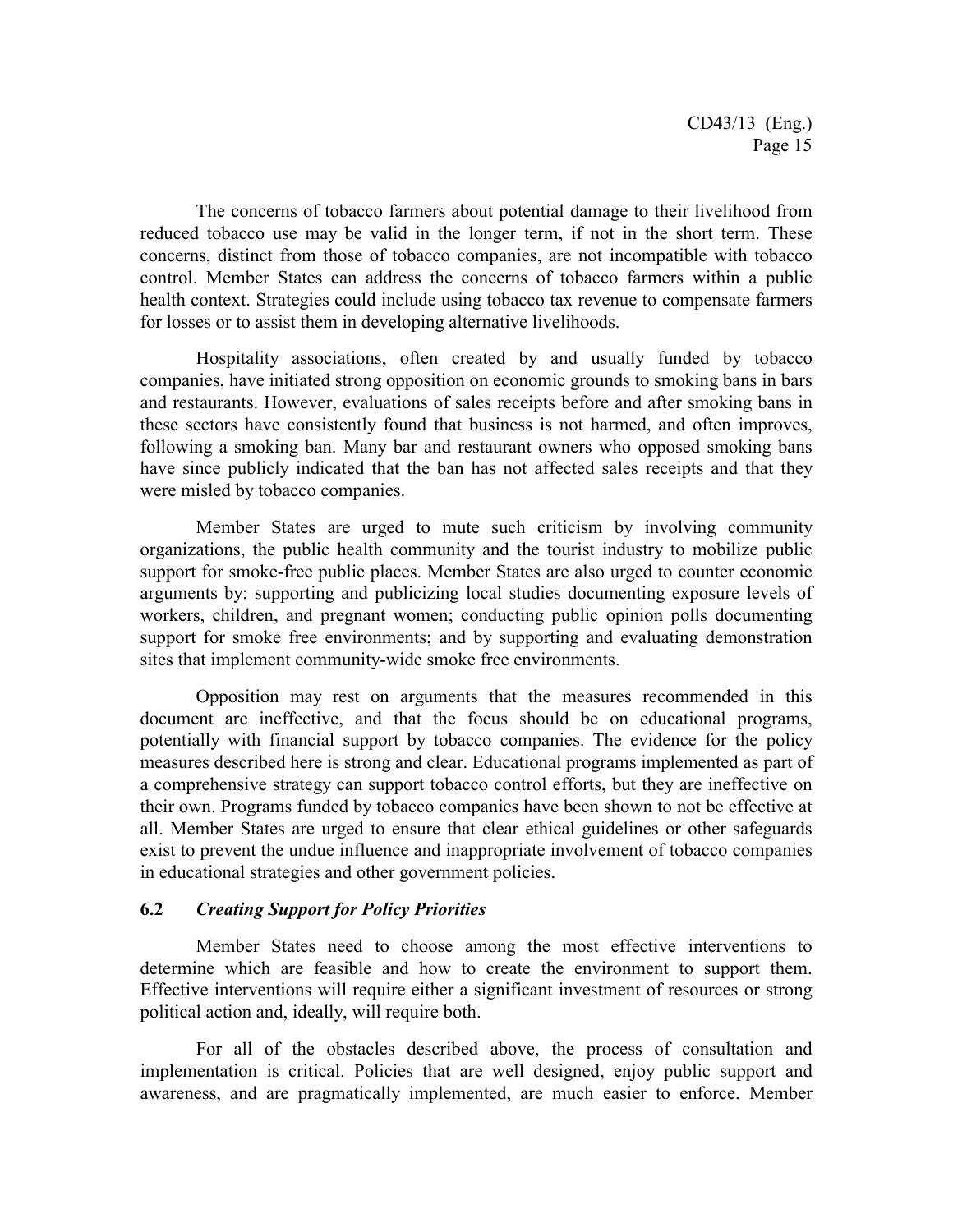States can facilitate the process of policy change and implementation by identifying the elements of surveillance and evaluation systems that are needed to measure the impact of interventions, by establishing priorities for a national research and evaluation agenda, by developing a media and public education strategy to consolidate public support for strong tobacco control policies, and by allocating adequate resources for implementation and enforcement of laws and policies.

## **6.3** *Engagement of Other Public Sectors*

Many effective tobacco control measures lie outside of the jurisdiction of the Region's ministries of health. Even when public health evidence supports these measures, other sectors may be reluctant to take action because they perceive that the ministry of health does not have the expertise to advise on issues outside of its area of responsibility.

For example, the public health value of using tobacco tax revenue to support tobacco control programs is undisputed. However, most ministries of finance dislike taxes dedicated to specific purposes because they fear they will leave the government with little discretion on spending. Creative alternatives will need to be developed to guarantee resource commitments for tobacco control while addressing this and other concerns of finance ministries.

Multisectoral consultation and discussion of evidence to arrive at a consensus on priorities for national action and for the FCTC will facilitate collaboration between ministries of health and other sectors. If mechanisms for such consultation do not currently exist, Member States should consider establishing them specifically for these purposes.

#### **7. Action by the Directing Council**

The Directing Council is requested to consider the proposed resolution CE128.R9, which highlights the health toll of tobacco use and effective interventions to reduce tobacco use, and which urges Member States and PAHO to strengthen actions and resources to speed the implementation of effective domestic tobacco control policies and support participation by Member States in the FCTC process.

The proposed resolution reinforces and substantiates the commitment to tobacco control made by countries of the Americas in the Plan of Action resulting from the Summit of the Americas 2001.

Annex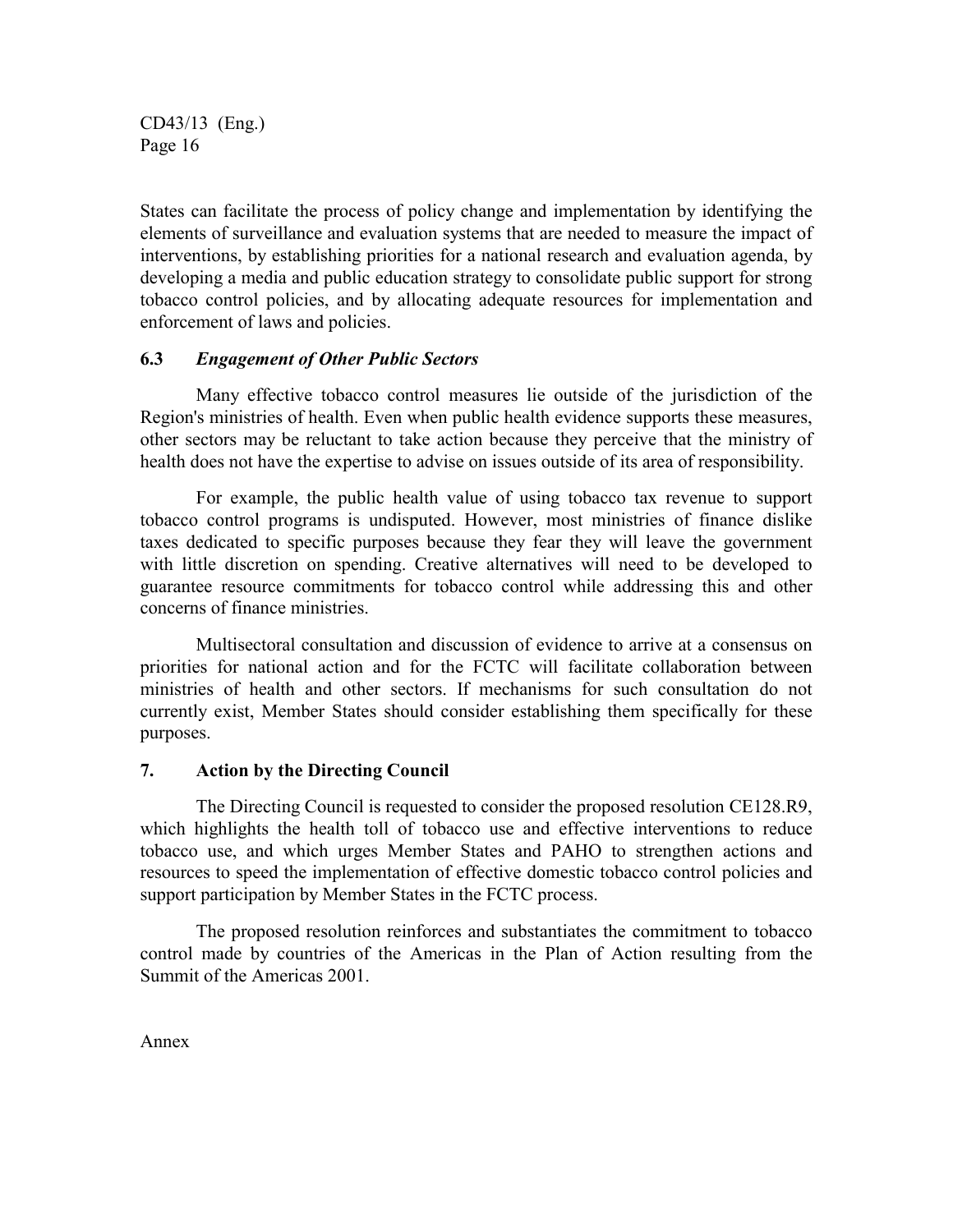



**128th SESSION OF THE EXECUTIVE COMMITTEE**

*Washington, D.C., 25-29 June 2001*

# *RESOLUTION*

# *CE128.R9*

# **FRAMEWORK CONVENTION ON TOBACCO CONTROL**

# *THE 128th SESSION OF THE EXECUTIVE COMMITTEE,*

Having considered the report on the Framework Convention on Tobacco Control (Document CE128/16),

# *RESOLVES:*

To recommend to the Directing Council the adoption of a resolution along the following lines:

# *THE 43rd DIRECTING COUNCIL,*

Having considered the report on the Framework Convention on Tobacco Control (FCTC) (Document CD43/\_\_);

Recognizing the massive burden of tobacco use and exposure to second-hand tobacco smoke on the health of the populations of the Americas and on their health care systems;

Cognizant that clear evidence now exists regarding cost-effective measures to reduce tobacco use and that measures to reduce tobacco use are likely to benefit the economies of most Member States; and

Recognizing that the FCTC provides a unique opportunity to mobilize and globally coordinate action to reduce tobacco use,